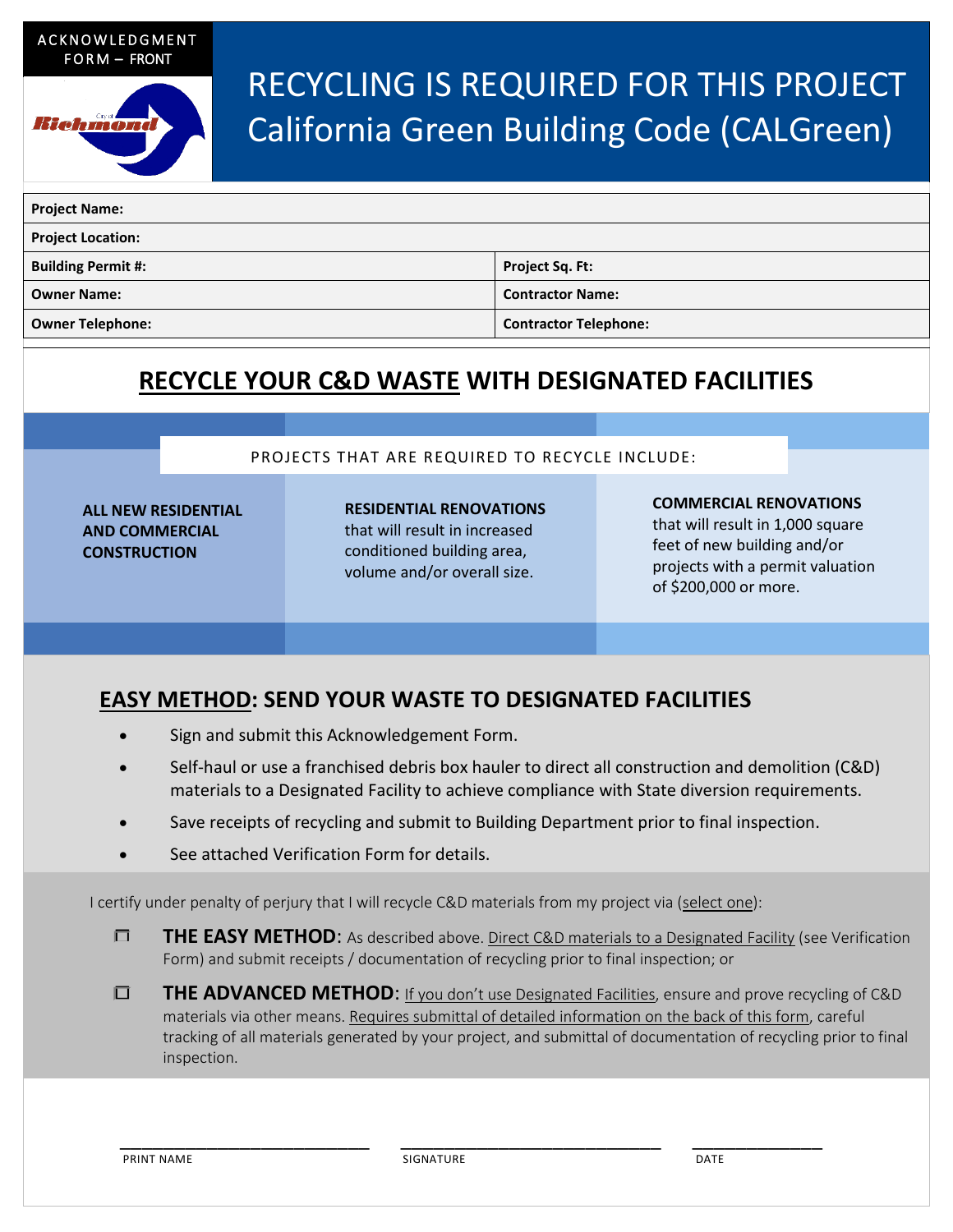**METHOD**

## ADVANCED METHOD – Only For Projects Not Using Designated Facilities **ADVANCED**

#### ATTENTION: Only use this form if you DID NOT select the EASY METHOD and are not using Designated Facilities.

- 1. Construction waste generated on this project for transport to a recycling facility will be: (check appropriate box) □ Sorted on-site □ Deconstructed and/or reused □ Maximum disposal estimate per CALGreen (refer to code)
- 2. The method of waste tracking to be used on this project will be: (check one box) □ Weight □ Volume
- 3. Please identify construction and demolition waste materials that will be generated during the course of this project, and how they will be diverted (reduce waste, recycling, reuse on the project, or salvage for future use or sale) or disposed. Use additional pages as needed. Please note that your project must meet CALGreen's requirement of minimum 50% diversion, or, if applicable, meet more stringent local regulations.

| <b>Material</b> | Diversion Method OR Landfill Disposed |
|-----------------|---------------------------------------|
|                 |                                       |
|                 |                                       |
|                 |                                       |
|                 |                                       |
|                 |                                       |
|                 |                                       |
|                 |                                       |
|                 |                                       |
|                 |                                       |
|                 |                                       |
|                 |                                       |
|                 |                                       |

4. The facility (or facilities) where the construction waste material will be taken is: (attach separate sheets for additional facilities) Name of Facility:

|                                     | _________<br>______<br>______ |        |  |
|-------------------------------------|-------------------------------|--------|--|
| ddress.<br>$\overline{\phantom{a}}$ |                               |        |  |
| elephone:                           | _______<br>_______            | ______ |  |
|                                     |                               |        |  |

#### 5. I hereby certify that this project will adhere to the following:

- a. Every effort will be made to use reuse and or recycling measures to reduce the amount of construction waste and other materials sent to landfill. Whenever possible, site-sorted debris boxes shall be used to segregate construction waste materials to maximize materials diversion.
- b. All personnel that will be performing any work on the project site will receive and read a copy of the Construction Waste Management Plan (CWMP). The CWMP will meet all CALGreen requirements. Additionally, all personnel shall be instructed on the location and proper use of debris boxes for disposal of C&D materials.
- c. The process of waste management, recycling and reuse of construction waste materials will be monitored regularly to ensure compliance with the CWMP during the course of the project.
- d. A record will be kept of the total amount of construction waste leaving the project site by weight or by volume, and how these materials will be disposed. This includes copies of tickets or detailed receipts from all loads of C&D materials removed from the project site.
- e. All supporting documentation which demonstrates compliance with the CWMP and required diversion will be provided to the permitting jurisdiction upon completion of the project.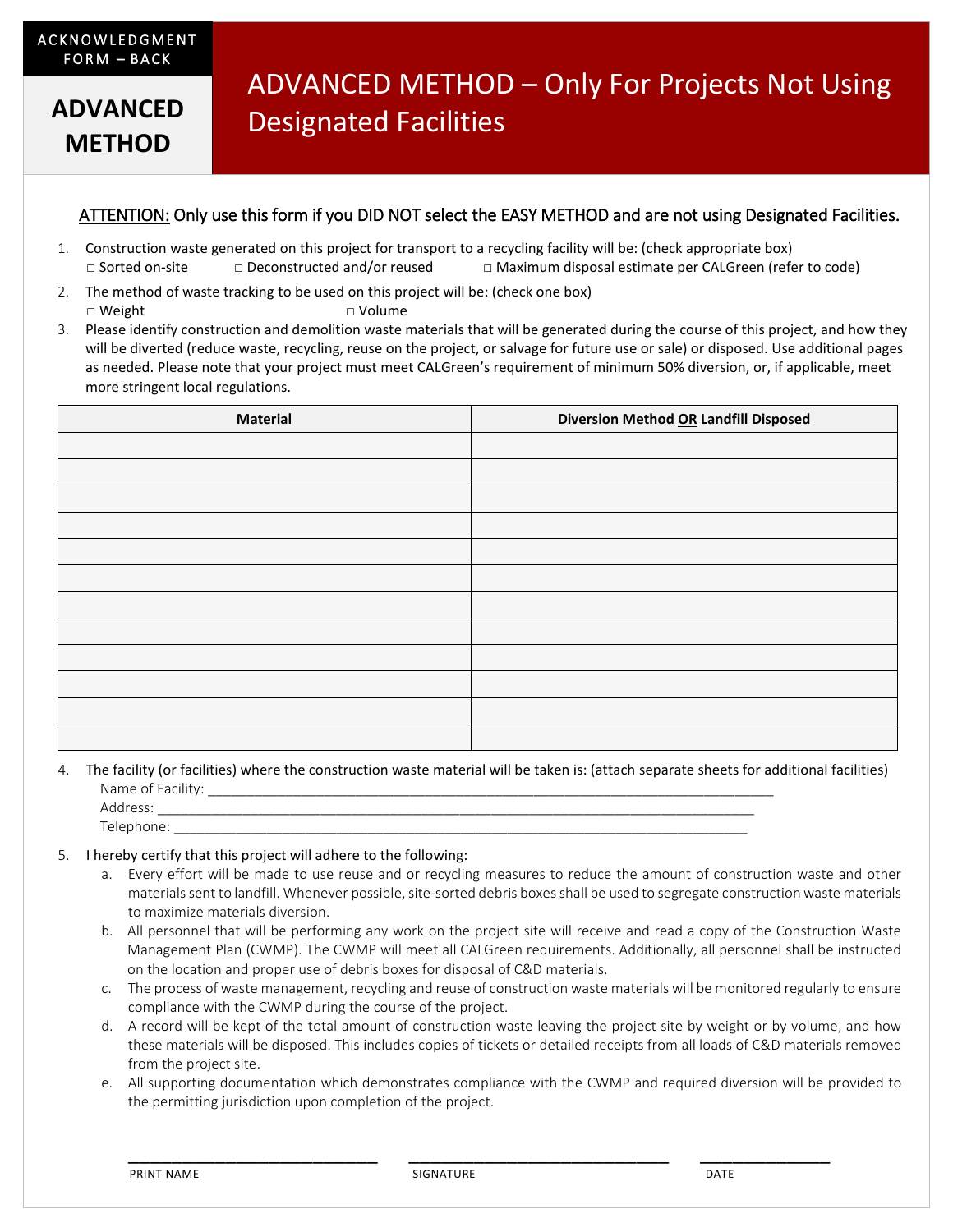#### VERIFICATION FORM – MAP & LISTING



## EASY METHOD – Use Designated Facilities

**Request proof of recycling of C&D materials when delivering loads to facilities.** Contact Designated Facilities for rates and materials accepted. All Designated Facilities meet State CALGreen diversion requirements.

### **Mixed C&D Processing Facilities**

**K** West Contra Costa Sanitary **Landfill**

> **Chris Olivas, Operation Manager** 1 Parr Blvd. Richmond, CA 94801 (510) 970-7246 **colivas@republic services.com**

❺ **Asphalt Shingle Recyclers, LLC (source separated asphalt shingles only)**

> **Joshua Fookes** 5900 Coliseum Way Oakland, CA 94621 (510) 636-1166 **joshfookes@gmail.com**

❷ **Marin Resource Recovery Center Nik Minton** 565 Jacoby St. San Rafael, CA 94901 (415) 485-5646 **nicholas.minton@marin sanitary.com**

❻ **Commercial Waste & Recycling, LLC Joshua Fookes** 725 Independent Rd.

Oakland, CA 94621 (510) 636-0852 **joshfookes@gmail.com** ❸ **Redwood Landfill & Recycling Center Ramin Khany, District Manager** 8950 Redwood Highway Novato, CA 94945 (415) 408-9053

**rkhany@wm.com**

❼ **Davis Street Transfer Station Erika-Alexandra Solis, Supervisor** 2615 Davis St. San Leandro, CA 94577 (510) 563-4223 **Esolis3@wm.com**

❹ **Devlin Road Recycling & Transfer Facility**

> **Steve Kelley, General Manager**

889 Devlin Rd. American Canyon, CA 94503 (707) 256-3500 x1221 **stevek@devlin roadrecycling.com**

❽ **Contra Costa Transfer Station & Recovery Facility**

> **Ritchie Granzella, Operations Manager**

951 Waterbird Way Martinez CA 94553 (925) 313-8987 **rgranzella@republic services.com**

#### **Reuse Facilities**

12

### **This & That** 9

**Tomas Rascon, Jr.** 1701 Rumrill Blvd San Pablo, CA 94806 (510) 232-1273 **info@thisandthatreuse.com**

### **10** Urban Ore

**Dan Knapp** 900 Murray St. Berkeley, CA 94710 (510) 841-7283 **dr.ore@urbanore.us**

### **The Away Station**

#### **Carrie Bachelder**

109 Broadway Blvd. Fairfax, CA 94930 (415) 453-4221 **carrie@theawaystation.org**

**Marin Community Benefit Cooperative William Callahan** 844 B St.

San Rafael, CA 94901 (415) 454-9948 **bill@ohias.org**

**13** Heritage Salvage **Karen Helms**

> 1473 Petaluma Blvd. South Petaluma, CA 94952 (707) 762-6277 **office@heritagesalvage.com**

### 14 Building Resources

#### **Mathew Levesque**

701 Amador St. San Francisco, CA 94124 (415) 285-7814 **buildingresourcessf@gmail.com**